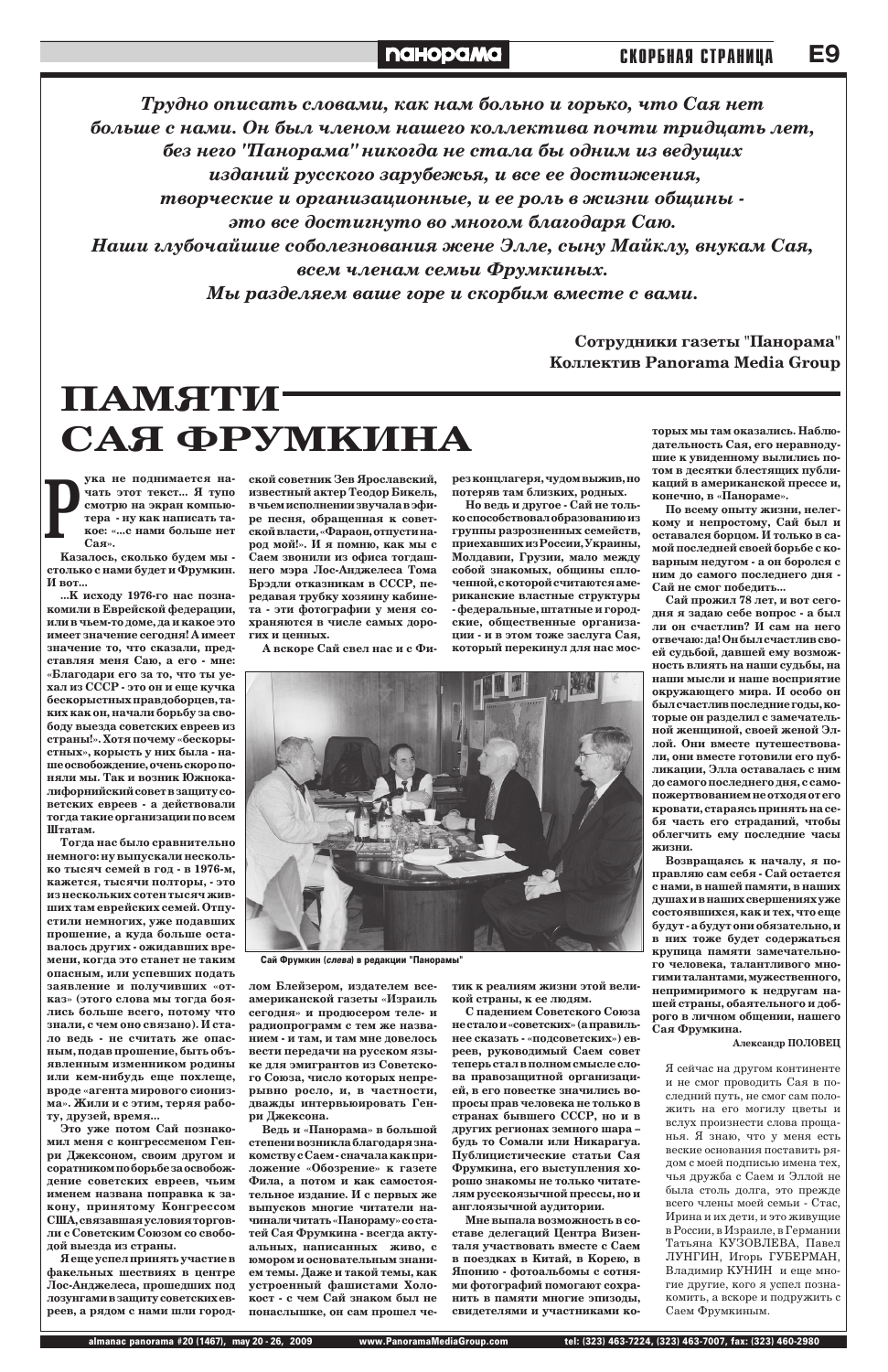The world has lost a towering fighter for human rights. Los Angeles and its Jewish community have lost one of its most important leaders of the last half century. And, I have lost my closest and oldest friend and comrade. For the last 40 years, my life was completely intertwined with that of Si Frumkin. He was an integral part of who I am. With the exception of my parents and family, no one influenced me and my life more profoundly.

When they created Si Frumkin, they truly broke the mold. He was one of a kind. He was larger than life. He packed 156 years of living into 78 years of life. He lived through the Holocaust, surviving the Kovno ghetto and the Dachau labor and concentration camps. He even survived a previous bout with cancer. If one believes that there is a reason for everything, then Si survived for a reason: To be our conscience, insuring that our people, no matter where, no matter how, would never again be threatened without a fight.

When I first met Si, he was living a perfectly normal, comfortable life in the suburban hills of Studio City. He had a successful business, a beautiful home, a wife and two children. He had it made. At the very same time, Jews in the Soviet Union were beginning to cry out for help. Eli Wiesel had written his seminal work, "The Jews of Silence," and students such as me had traveled to the Soviet Union and came back with detailed reports about the cultural genocide that was destroying its Jewish life. More compelling were the actions of Soviet Jews, themselves, risking everything by openly demanding the freedom to live as Jews or leave as Jews. Many of them lost their jobs, and

some were imprisoned or sent to Siberia to do hard labor for many years.

After attending a meeting of the Jewish Federation's Commission on Soviet Jewry in 1968, we both left frustrated by the slow and bureaucratic pace that characterized their efforts on behalf of Soviet Jewry. So, we formed our own organizations dedicated to raising the public profile of the plight of the Soviet Union's 3 Ω million Jews. We pressured President Nixon and Congress to use its leverage on behalf of Soviet Jewry. We made every Soviet visitor to Los Angeles a target of protest to highlight our cause. We established extensive contacts with Jewish activists behind the iron curtain. We traveled to the USSR, once, in 1974, at considerable peril. We even went to jail together for this cause. For the ensuing 8 years we were inseparable, and for the last 40 years we could not have been closer friends.

Si bore witness to what he saw during the War. He lectured to post-War generations about the Holocaust, and about his own experiences. His purpose, however, was not to dwell on the past, but to prevent its recurrence in the future. He was determined to do whatever he could to insure that the history he lived through would not repeat itself. It was to this end that he passionately and uncompromisingly dedicated his life.

According to a Los Angeles Times profile about Si in 1990, "Once the message from Soviet Jews reached him, 'Why have you forgotten us,' Frumkin's drapery company increasingly became a sideline. His grab for normalcy seems to have come to a complete and permanent halt." Indeed, it was their cause that jolted him from his comfort zone.

Nothing was more abhorrent to Si than free people sitting on their hands while others suffered in need of their help. Si coined a phrase that came to describe those who were reticent to raise their voices in support of Soviet Jews. He called it the "Sha, Shtil Syndrome." Loosely translated from the Yiddish: "Be quiet and be still." Failure to act with the urgency required to save Jews in trouble drove him crazy.

When we launched the social action movement on behalf of Soviet Jews here in Los Angeles - Si the grown up, me the long haired student - we ran into this reluctance to act time and again. When we proposed to organize the

Candlelight Walk on Hanukah in downtown, we were told it would be "counterproductive." Si didn't buy it, and 10,000 people marched on a cold and windy night on behalf of Soviet Jews, and news of the demonstrations reached Jewish activists behind the iron curtain before the night was out.

When Si conceived the idea to send Rosh Hashanah cards to Soviet Jews who had been refused permission emigrate (they came to be known as "refuseniks"), we were told it would jeopardize their security. Si didn't buy it, and a national campaign that started around his kitchen table, resulted in tens of thousands of New Year's cards flooding refuseniks' mailboxes from Moscow to Baku; and from

Leningrad to Tashkent. Soon enough, Soviet Jews knew that they would not be forgotten. When Soviet artists came to Los Angeles,

#### **E10 СКОРБНАЯ СТРАНИЦА**

## **naHopaMa**

Похороны Сая ФРУМКИНА состоялись в понедельник, 18 мая, в Лос-Анджелесе, на кладбище Mount Sinai Memorial Parks and Mortuaries. Проводить Сая в последний путь пришли родные и близкие, друзья и соратники, представители общественных организаций и сотни людей, в чьей жизни он оставил неизгладимый след, чьи судьбы он вместе с другими американскими политическими деятелями сумел изменить к лучшему. Надгробное слово на церемонии прощания, наряду с другими выступавшими, сказал близкий друг и соратник Сая Фрумкина, супервайзор графства Лос-Анджелес Зев ЯРОСЛАВСКИЙ. Ниже мы приводим его речь в оригинале.

> we planned to picket them. We were told that if we did this, the trickle of emigration that had begun in the early 1970's would come to a halt. Si didn't buy it, and these demonstrations were followed by increased emigration.

When we asked television newscaster, George Putnam to promote our cause, or radio talk show hosts such as Ray Briem, Marv Gray and Hilly Rose to conduct live interviews on the air with refuseniks in the Soviet Union, we were told that such exposure would risk their imprisonment. Si didn't buy it, and indeed those broadcasts may have been the one thing that saved these same refuseniks from incarceration.

Si Frumkin didn't trust authority or authority figures. He especially didn't trust bureaucrats. His world view was simple. He believed to his core that the Holocaust could



not have been executed without mindless bureaucrats, civil servants and functionaries doing what they did best - heartlessly following orders and dutifully complying with regulations. Shaming the free world, especially our government, into doing the right thing was Si's cause. No man did more in the last 40 years to raise his voice and insure that free people did not remain silent in the face of oppression.

And, when the battle for Soviet Jewry was won, he turned his attention to the tens of thousands of Jewish immigrants who had come to Los Angeles. They came with few resources, and some had great difficulty

adjusting. Some even lived in abject poverty, and they needed an advocate in the halls of government and a shoulder they could lean on. Si assumed that role, and he became their godfather.

Si's obsession with justice also motivated him to fight European insurance companies who had refused to allow Holocaust survivors to redeem the life insurance policies of Jews who were murdered by the Nazis. As the years passed, these survivors became poor and destitute. The insurance issue became not only an issue of justice, but a matter of economic survival. Even when some sought to sell out the survivors, Si did not stand idly by. Indeed, he was working on this very issue when he fell ill a few months ago.

Si extended himself, not for himself but for others; most often for others he didn't even know. He cared about people and their individual circumstances, and it didn't matter to him who they were or whether or not they were important. It was for this reason that I appointed him to Los Angeles County's Board of Retirement, because I knew that any retiree coming before that board with a grievance would get fairness and justice from him.

Si was a force of nature; a one man rapid response force for Jews in trouble. When Nazis marched in Skokie, Illinois, the community turned to Si. When world Jewry mobilized to save Ethiopian Jewry, Si was there. When Standard Oil urged its shareholders to lobby Congress against Israel, Si asked its customers to mail their credit cards to him so that they could be burned in front of their headquarters. We had a big bonfire, and Standard Oil backed down. There were no committee meetings and no debates; just action. More recently, Si was instrumental in helping build bridges between the Jewish and evangelical Christian community in an effort to bolster Israel's support base here at home.

The world is a far better place because of Si Frumkin. This is not just hyperbole. In Si's case, there is empirical evidence that he made a difference, starting with the nearly 2 million Jews who emigrated from the Soviet Union in the last 35 years, thanks to his efforts.

To his family, we thank you for sharing Si with us all these years. Ella, when he was with you he was as happy as I ever saw him. To his children and grandchildren, he was proud of you and always spoke of you lovingly and admiringly. Nicholas and Ivy, the last time your grandfather and I talked, he was looking forward to welcoming his first great grandchild next fall. He loved you all.

If I am certain of anything, it is this: Si is now in the place that has long been reserved for him - the place where the most righteous among us go. I will be eternally grateful that I had the privilege of knowing him and having him as a close, loyal and trusted friend. He is irreplaceable to me, to his family and to the world that so depended on him. May his memory be a blessing.

> **ZEV YAROSLAVSKY** Los Angeles County Supervisor

# **May Si Frumkin memory be a blessing**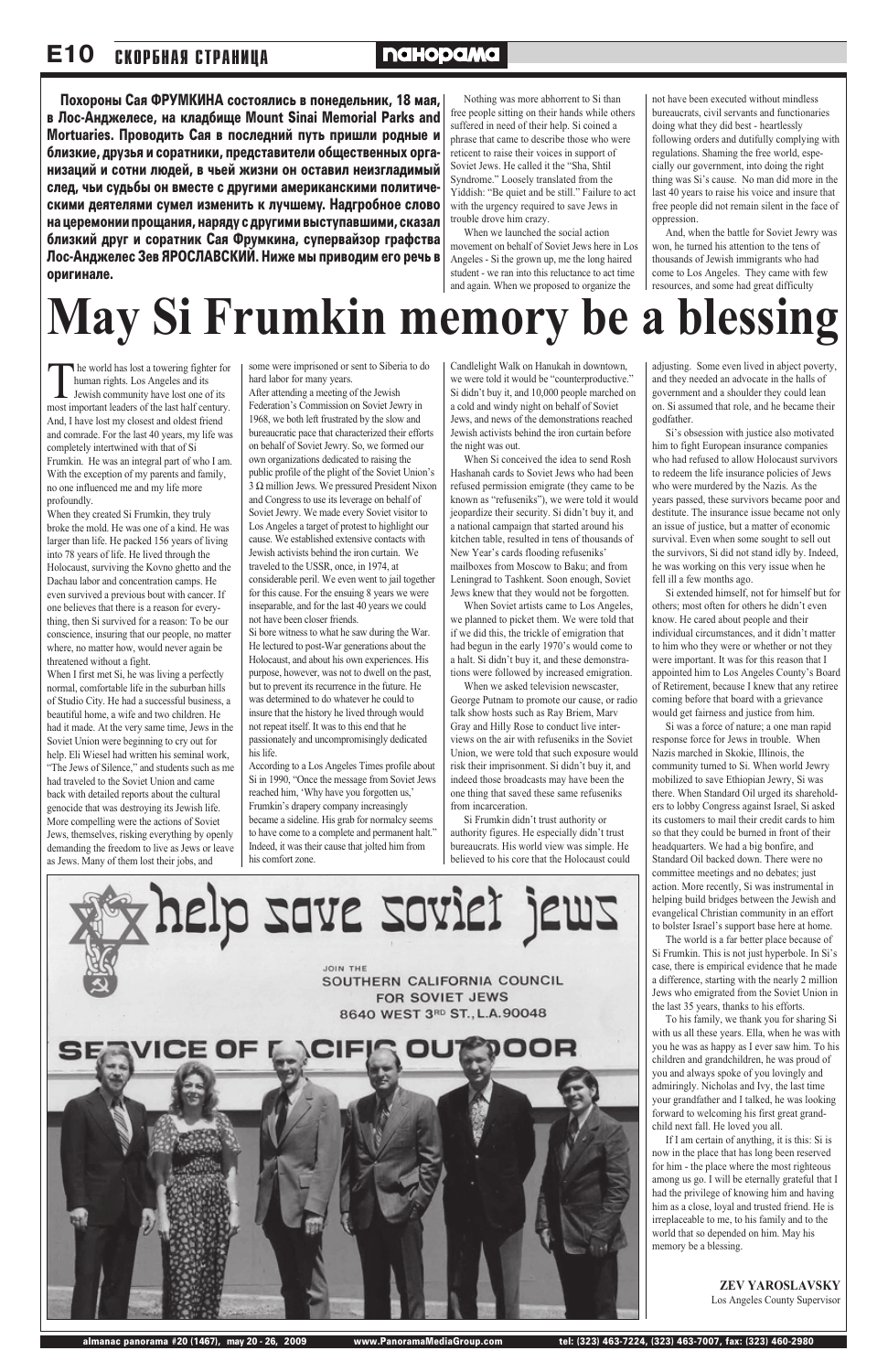## **Statement from Gongressman Henry A.Waxman**

**Dear Friends:**

**My wife, Janet, and I would like to extend our deep sympathies and condolences on the loss of Si Frumkin.**

**For more than 40 years, Si was a singularly focused and steadfast voice fighting for equality, freedom and dignity. As a Holocaust survivor, he heard a call of duty and answered it with a passionate resolve to not rest until the injustices he identified had been addressed. He was a founding father of the Soviet Jewry movement and led the effort to make sure Soviet emigrants who arrived in the United States were welcomed and resettled by the communities that sought their freedom. He ardently fought for Holocaust restitution and reparations for survivors, particularly those in financial need, and was a strong advocate for Israel and the fight against anti-Semitism.**

**In the face of fierce resistance, Si never relented or grew too tired to persevere. With candor, conviction, and often a touch a humor, he would inspire people to action. While we mourn his absence, we pay tribute with an enduring debt of gratitude for his remarkable courage and vision. He was a role model and a mentor and his tremendous legacy will be felt for generations to come.**

#### **E11 СКОРБНАЯ СТРАНИЦА**

## **naHopaMa**



Ассоциация евреев-иммигратов Центр русской общины

 $C$  прискорбием сообщают  $O$  **КОНЧИНЕ ОСНОВАТЕЛЯ ОРГАНИЗАЦИЙ,** лидера еврейского движения, nampuoma Израиля **и Соединенных Штатов Америки,** президента Южнокалифорнийского совета в защиту советских евреев, известного общественного деятеля, **Журналиста и публициста** 

# Сая ФРУМКИНА

Глубоко скорбим вместе с семьей Сая и всей нашей общиной.

**May the fond memories of Si be a comfort to our community during this difficult time.**

**Sincerely, Congressman and Mrs. Henry and Janet Waxman**

To his family, we thank you for sharing Si with us all these years. Ella, when he



was with you he was as happy as we ever saw him. To his children and grandchildren, he was proud of you and always spoke of you lovingly and admiringly. Nicholas and Ivy, your grandfather was looking forward to welcoming his first great grandchild next fall. He loved you all.

If we are certain of anything, it is this: Si is now in the place that has long been

reserved for him - the place where the most righteous among us go. We will be eternally grateful that we had the privilege of knowing him and having him as a close, loyal and trusted friend. He is irreplaceable to us, to his family and to the world that so depended on him. May his memory be a blessing.

Barbara and Zev Yaroslavsky